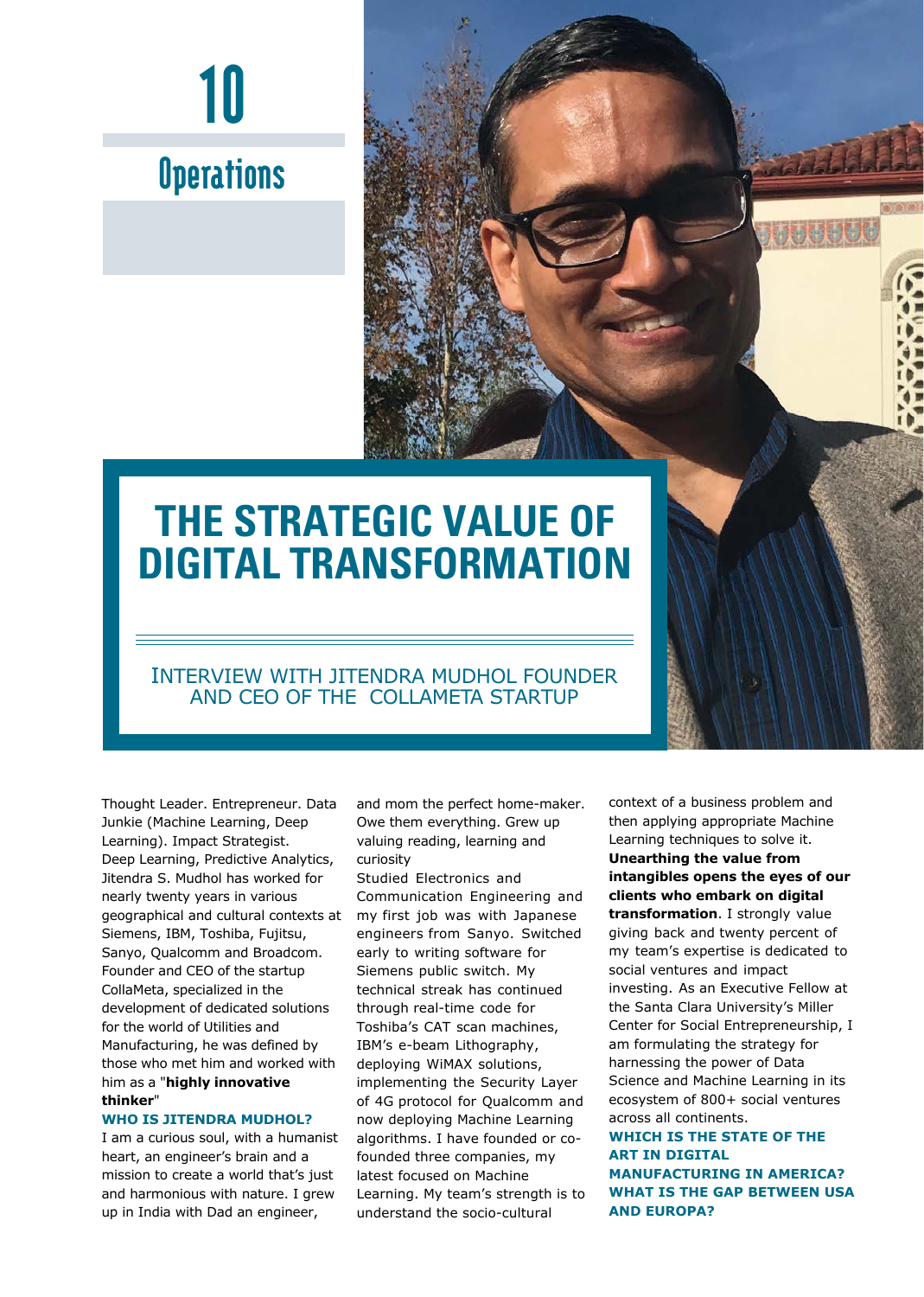A 2016 BCG study found that the pace of adopting Industry 4.0 was about even between US and Germany. But in the last few years, US has fallen into the middle of the pack in total-factor productivity growth, well behind Japan and Germany. Number-wise, **only about 2-5% of US manufacturers are fully digital and automated**.

20% are paper-intensive. The rest are somewhere in-between. Remember, more than 80% of the industrial base is made up of small and mid-sized companies and they don't have a good enough understanding of the new technologies.

Despite this new government coming to power based on boosting manufacturing, there is no national digitization program nor any such policy. In fact, it is important to zoom out and understand that digital manufacturing fits within a larger context of digital economy. And, there's a missing political debate around the digital economy in the US. The Digital Evolution Index 2017 highlighted that the US is in grave danger of lagging behind. Some good news: Digital Manufacturing Design and Innovation Institute (DMDII) has 300+ partners and a 24,000 square-foot manufacturing floor and boasts of exciting developments like the Cyber Hub for Manufacturing, McKinsey's Digital Capability Center and Dean Kamen's Advanced Regenerative Manufacturing Institute.

Some bad news: America Competes Act - to identify emerging and innovative technologies is no match for European initiatives like EFFRA and Connected Factories.

Among startups, for years hardware startups have always been "the ugly stepchild of venture capital". In the last few years, IoT and IIoT startups got some funding, peaked around Q2'15 with about \$317 million going into 26 deals, but again this has fallen steadily since.

#### **DIGITAL TRANSFORMATION: HOW DOES A TYPICAL DIGITAL MANUFACTURING JOURNEY LOOK?**

The journey of a manufacturing firm to go Cyber Physical is slow, messy and uneven. One way to view and approach this journey would be as a sequence of sprints. Zoom in to micro-assess each sprint opportunity. Zoom out to have the big picture and see the value in the marathon. Typically, when working with our clients, we start off with a series of detailed assessments which help us to classify the firm into one of the four categories: Digital Masters, Fashionistas, Conservatives and Beginners. Using these assessments, we create a Readiness Index that gives a sense of the status before beginning the journey. The assessments also highlight the prioritized business problems that the client has, and we calculate the strategic value of the digital transformation steps. This helps us to identify the right pilots to begin with. We ensure there's executive buy-in, perform quick small iterations, measure as much as possible.

It is vital to make these pilots and sprints additive. Avoid quick-fixes, tone expectations. For example, **improving the data quality by 10% increases the labor productivity by 14% on average** [Source: Barua et al., 2013]. Improving data quality may depend on having reliable sources, clean data that is properly authenticated, working with IT-OT and so this dependency chain must be worked out. Executive buy-in and sponsorship is critical to surviving failed pilots in sprints and sustaining

through the marathon. Thus, using the right metrics, we are able to present a realistic picture to management. Since culture eats strategy for breakfast, this may not work effectively in all organizations and thus, many falter at various stages of this journey.

**SMART-DATA APPROACH FOR MANUFACTURING COMPANIES, 3D TECHNOLOGY, MACHINE LEARNING, ARTIFICIAL INTELLIGENCE, AUGMENTED REALITY, PREDICTIVE MAINTENANCE AND PREDICTIVE DESIGN. IN WHICH OF THESE AREAS HAVE BEEN MADE THE MOST IMPORTANT AND MOST USEFUL STEPS FORWARD FOR DIGITAL DIGITAL** 

#### **MANUFACTURING? ARE THERE ALREADY ANY BEST PRACTICES?**

There are 9 new technologies that impact Industry 4.0. These are: Data Science and ML, Cloud, Industrial Internet, Horizontal and Vertical System Integration, Simulation, Augmented Reality, Additive Manufacturing and Cybersecurity. Of these, one recent study showed that among large manufacturing companies:

• 85% adopted and implemented Cloud

• 65% connected sensors in their plants

• 59% connected sensors in their products

- 39% embraced additive
- manufacturing (3D Printing included)

• 34% deployed advanced data analytics Another survey showed the following levels of implementation:

- Cybersecurity: 65%
- Data Science and ML: 54%
- Cloud: 53%
- Additive Manufacturing: 34%
- Advanced Robotics: 32%
- Augmented Reality: 28%
- Though there are claims, the best
- practices are still emerging. Lessons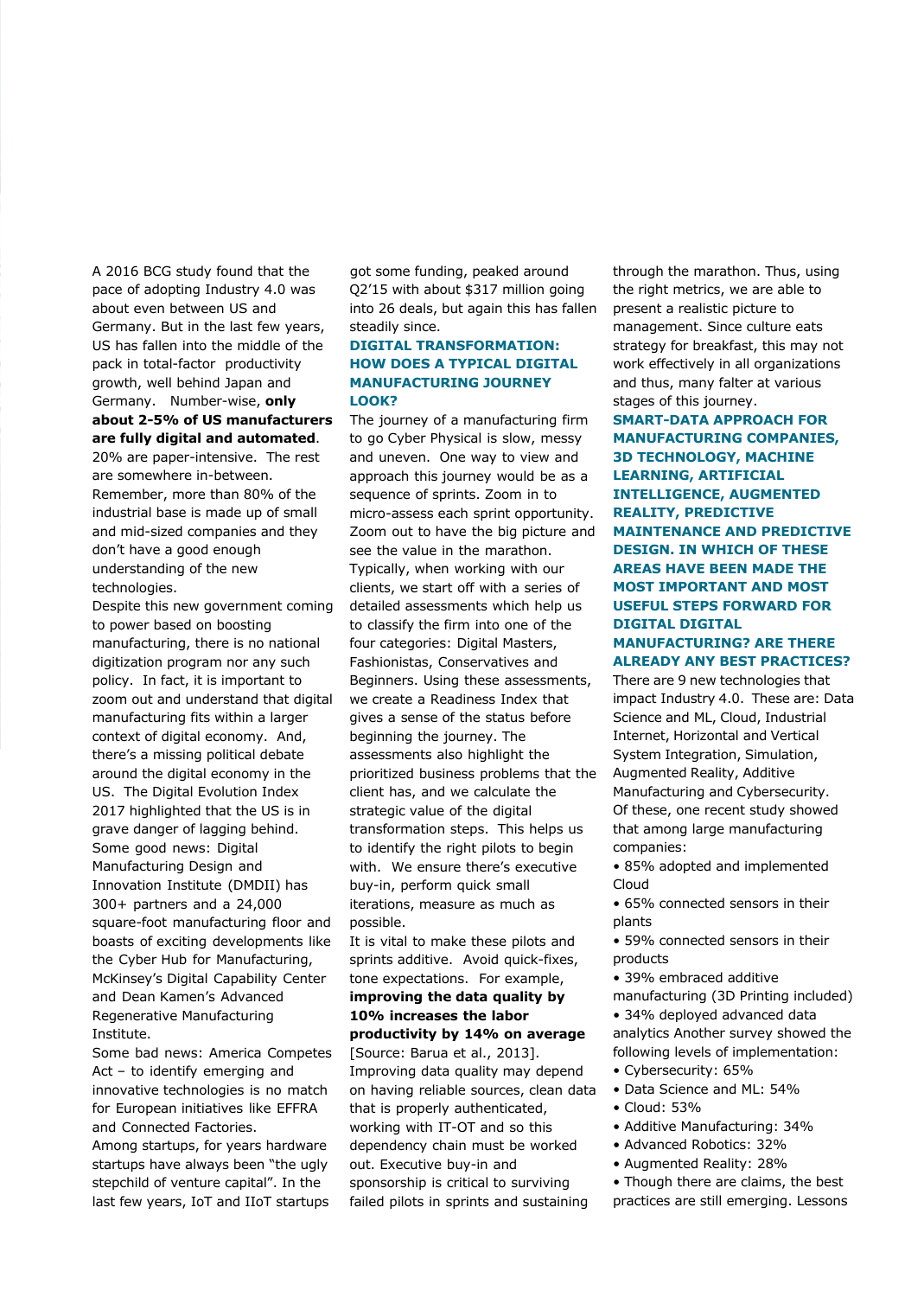# 12

shared by early adopters help to a certain extent. One must seek the best practices by specific industry and vertical; then use them as a starting point or a broad guideline, not as a checklist.

#### **WHAT IS THE IMPORTANCE OF BEING SUSTAINABLE IN DIGITAL TRANSFORMATION?**Sustainability

needs to be the foundation of all human activities. This is paramount to our survival. Now, digital transformation is driven by two forces: one, the set of technologies that lets you go digital and two, market forces that create such a demand.

Two vital points to remember. First, the obvious challenge facing the survival of this planet. Merely going digital has a big upside on cutting CO2 emissions. Done right, between 2016-25, we can save about 26 billion metric tons of CO2 emissions from three industries: electricity, logistics and automotive. Also, it is important to note that for each metric ton of CO2 emitted by the ICT, which helps all other sectors go digital, users save 10 tons. So, the momentum to go digital should accelerate as it aids sustainability. The second vital point is nuanced and far more important. **We need to embark on digital transformation with a purpose, with a holistic** 

**approach**. We expand what sustainability truly means. We need to ensure through repeated, evidence-driven insights that the journey is progressing right. **We need to avoid complacency**. For example, merely switching to allelectric cars does not mean we have a sustainable way to producing batteries, using them and disposing them. We need to avoid systemimbalances. Digital diffusion will be slow and uneven and forging systems-level restructuring of

economies, institutions and societies will need a very careful monitoring to ensure that societal equity is preserved and that the benefits do reach all. We need to avoid overengineering. How do we ensure that we are not over-automating systems, which can lead to overdependence on machines and create huge cultural and societal problems by loss of jobs and livelihoods? How are we balancing the market forces with a just, ethical and moral implementation of all new advances to eradicate global climate-change, hunger and health problems?**WHAT ARE THE AREAS OF THE WORLD WHERE INNOVATION IS CATCHING UP? IS THE SILICON VALLEY STILL THE CRADLE OF INNOVATION?**

Innovation is exploding worldwide very fast. US has dropped out of the top 10 in the 2018 Bloomberg Innovation Index for the first time in the six years since this metric started. US was #1 in 2013. Here's just one example of this lack of innovation: 45% of manufacturers in the US have not yet set a specific goal for reducing new product development cycle times!

In terms of value, even though it may appear that FAANG (Facebook, Apple, Amazon, Netflix and Google) are leading the world as the most valuable brands, there's disruption ahead. Apple may be approaching the trillion-dollar mark in market cap, but innovation dependent on big companies is slow, unreliable and insufficient. **The real** 

**powerhouse for innovation are startups.** United States used to lead the world but now it's at a forty-year low. In just four years, France has gone up from 143 hot tech startups funded per year to 743 this year. More than 270

French startups flew into Las Vegas for CES 2018 and here's the interesting tidbit: France's Secretary of State for Digital Affairs Mounir Majoubi came to support them. This is just one example. Remember, US does not have a federal start-up program, while most of the emerging leaders have a blend of public, private and policy to propel startups forward.

China is blazing ahead very fast. Baidu, Alibaba, Tencent and others are achieving mind-boggling progress. Let's look at China through one lens: AI. Baidu discussed AI in its earnings call in 2010, a full five years before Google started to do so in 2015. Their advances and deployment is on an unprecedented scale. China invests more in AI startups than US does:

I don't believe Silicon Valley will remain at the helm of innovation for long. Majority of the startups are not tackling the biggest global problems.

#### **GARTNER SAYS: "DIGITAL MANUFACTURING REQUIRES A NEW LOOK AT OLD SYSTEMS". AS THOUGHT LEADER ARE YOU AGREE?**

What Gartner was referring to: The bi-modal strategy where one needs to balance Stability where manufacturing ensures a reliable, high-performance output, versus Agility in which manufacturing nimbly implements innovations bringing about changes. How to do both? That is, what to keep versus what to replace? Any change on the plant floor has repercussions for corresponding changes in processes and capabilities. There is a cost to change that is function of time. Is it worthwhile or not to do it now or at a different point in time? Could it be too late? These are the questions that challenge manufacturers.